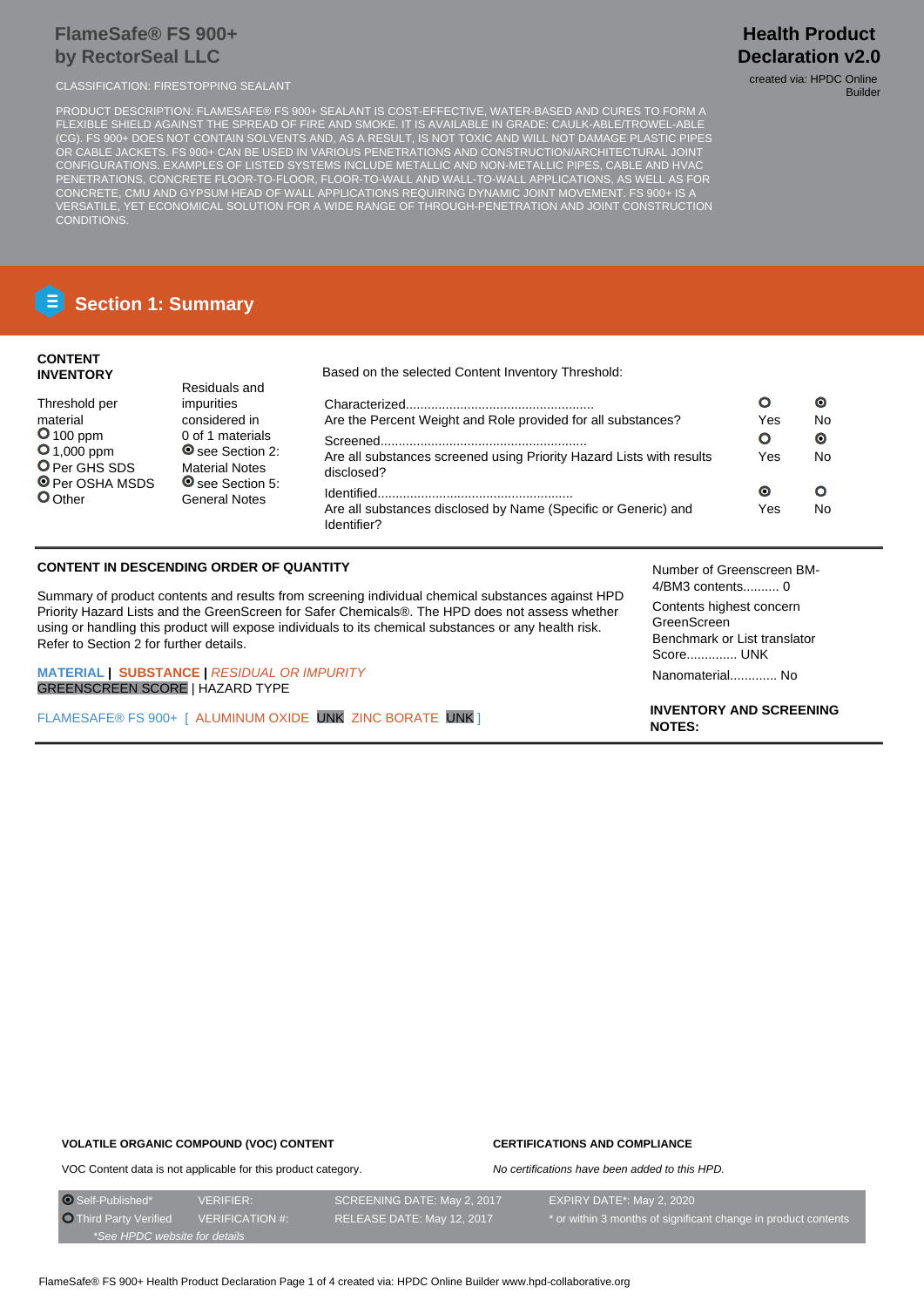This section lists materials in a product and the substances in each material based on the Inventory Threshold for each material. If residuals or impurities from the manufacturing or extraction processes are considered for a material, these are inventoried and characterized to the extent described in the Material and/or General Notes. Chemical substances are screened against the HPD Priority Hazard Lists for human and environmental health impacts. Screening is based on best available information; "Not Found" does not necessarily mean there is no potential hazard associated with the product or its contents. More information about Priority Hazard Lists and the GreenScreen can be found online: www.hpd-collaborative.org and www.greenscreenchemicals.org.

| <b>FLAMESAFE® FS 900+</b><br>Inventory Threshold: Per OSHA MSDS Residuals Considered: No<br><b>Material Notes:</b> | %: 0.0000 HPD URL:                                                           |               |               |       |  |  |  |
|--------------------------------------------------------------------------------------------------------------------|------------------------------------------------------------------------------|---------------|---------------|-------|--|--|--|
| <b>ALUMINUM OXIDE</b>                                                                                              |                                                                              | ID: 1344-28-1 |               |       |  |  |  |
| %: 10.0000 - 25.0000                                                                                               | GS: UNK                                                                      | RC: None      | NANO: NO      | ROLE: |  |  |  |
| <b>HAZARDS:</b><br><b>AGENCY(IES) WITH WARNINGS:</b>                                                               |                                                                              |               |               |       |  |  |  |
| None Found<br>No warnings found on HPD Priority lists                                                              |                                                                              |               |               |       |  |  |  |
| <b>SUBSTANCE NOTES:</b>                                                                                            |                                                                              |               |               |       |  |  |  |
| <b>ZINC BORATE</b>                                                                                                 |                                                                              |               | ID: 1332-07-6 |       |  |  |  |
| $%1.0000 - 10.0000$                                                                                                | GS: UNK                                                                      | RC: None      | NANO: NO      | ROLE: |  |  |  |
| <b>HAZARDS:</b>                                                                                                    | <b>AGENCY(IES) WITH WARNINGS:</b><br>No warnings found on HPD Priority lists |               |               |       |  |  |  |
| None Found                                                                                                         |                                                                              |               |               |       |  |  |  |
| <b>SUBSTANCE NOTES:</b>                                                                                            |                                                                              |               |               |       |  |  |  |

## **Section 3: Certifications and Compliance**

This section lists applicable certification and standards compliance information for VOC emissions and VOC content. Other types of health or environmental performance testing or certifications completed for the product may be provided.

 **Section 4: Accessories**

This section lists related products or materials that the manufacturer requires or recommends for installation (such as adhesives or fasteners), maintenance, cleaning, or operations. For information relating to the contents of these related products, refer to their applicable Health Product Declarations, if available.

 **Section 5: General Notes**